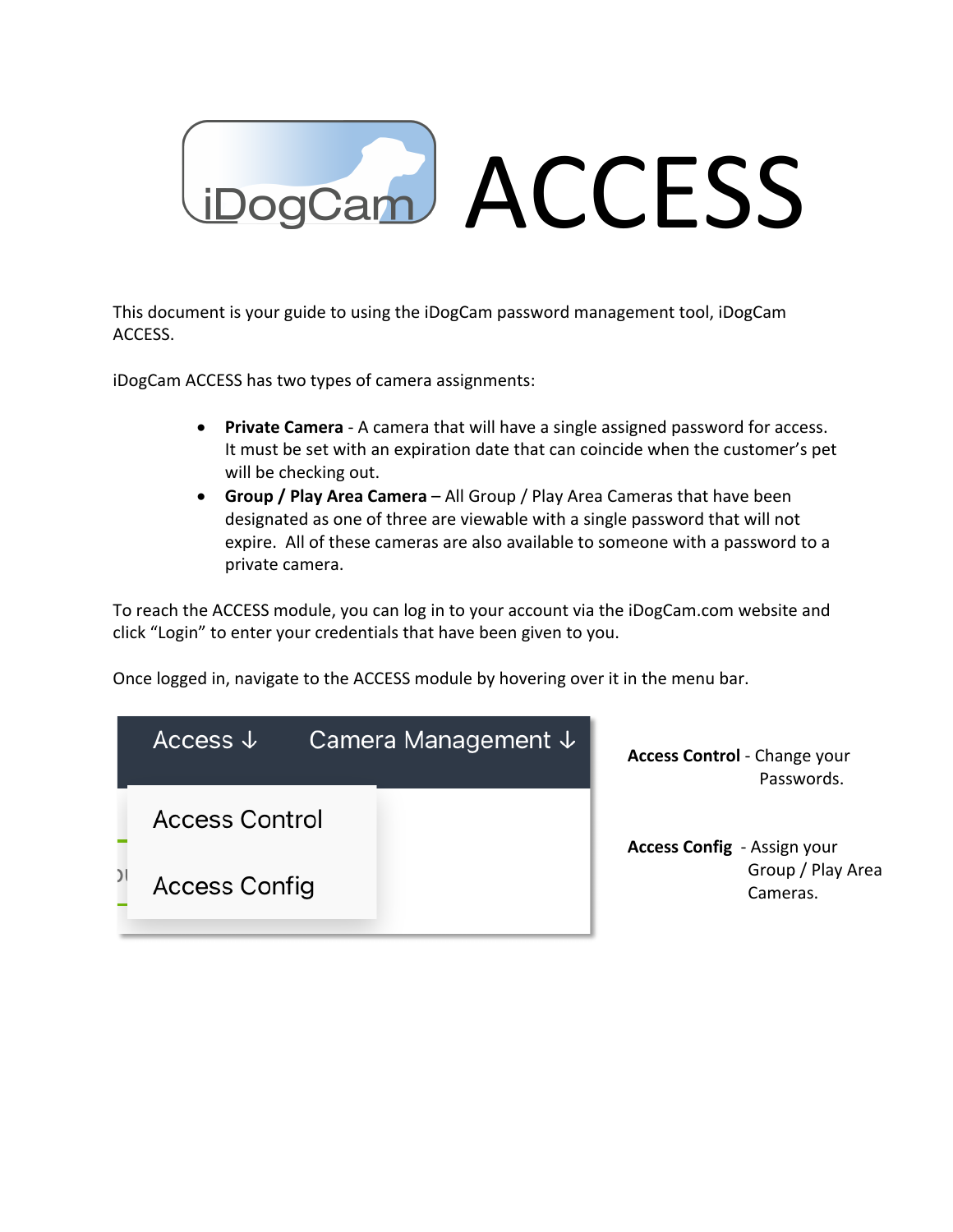# **ACCESS Config**

Use this section to select which of your cameras you want to assign as your Group / Play area cameras. Cameras selected for Group Play areas can be accessible to multiple customers using the same password with no expiration date. Group Play area cameras will automatically be available to customers who have access to a Private Camera.

# iDogCam Sandbox - ADMIN ACCOUNT



#### Configure Group/Play Cameras

| <b>Camera Name</b>              | <b>Group/Play Cameras</b> |
|---------------------------------|---------------------------|
| <b>Big Dog Playroom 1</b>       |                           |
| <b>Executive 1</b>              |                           |
| <b>Fitness Center 5 - web</b>   |                           |
| <b>Grand Executive 11</b>       |                           |
| <b>IDC Demo Cam Promo</b>       | ∣✓                        |
| <b>Long Beach Cool Cam 1</b>    | ✓                         |
| <b>Luxury Suite 1</b>           | V                         |
| <b>Luxury Suite 2</b>           | $\checkmark$              |
| <b>Outdoor Corner Play Yard</b> |                           |

**Submit** 

Select the checkbox to assign a camera as a Group / Play Area camera. All cameras in green have been selected. All other cameras will remain Private room cameras.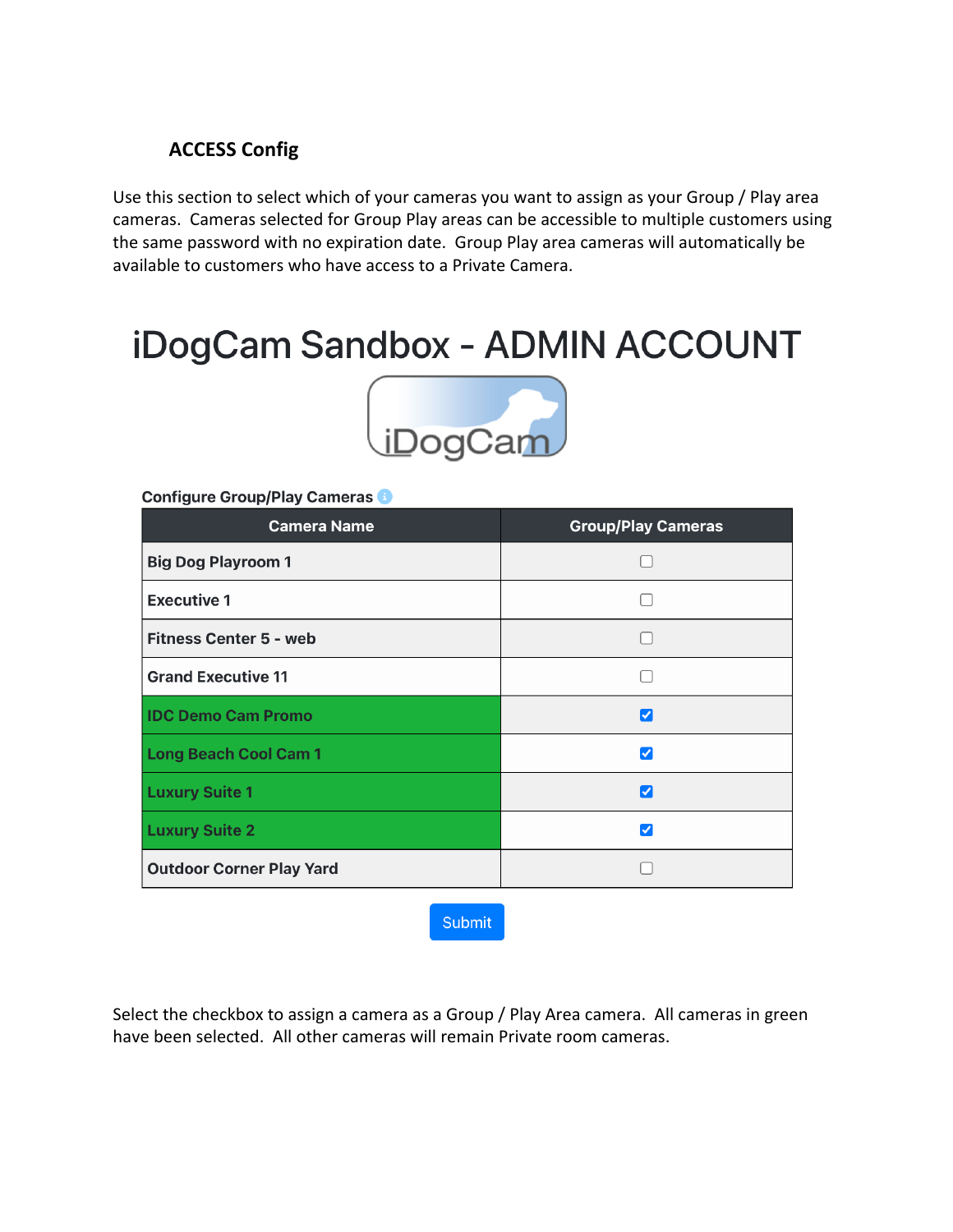## **ACCESS Control**

Use this section to assign passwords to your Private Room cameras and your Group / Play Area cameras. There are 3 sections that can be used for this purpose:

- **Private Camera Passwords** Assign a password and expiration date to a single Private Room camera.
- **MULTI Private Camera Passwords** Select multiple private rooms to assign the same password and expiration date. This can be used to save time when one customer has pets in multiple private rooms with cameras.
- **Group / Play Camera Passwords** One password is assigned for all the group cameras. Group / Play Area cameras have NO expiration date. If no password is assigned, the Group / Play Area cameras can be viewed without your customer entering in a password. The Group / Play Area camera password will not allow access to a Private camera.



| Hide Private Camera Passwords<br>Include Group/Play Cameras with Emails |           |                         |                                   |                   |                                   |
|-------------------------------------------------------------------------|-----------|-------------------------|-----------------------------------|-------------------|-----------------------------------|
| <b>Camera Name</b>                                                      | Password  | <b>Expiration Date</b>  | <b>Send Email</b>                 |                   | $\blacktriangleright$ At Facility |
| <b>Big Dog Playroom 1</b>                                               | . idogcam | <b>B.</b><br>06/30/2022 | Input Email Address $\mathsf{C}.$ | D<br>Send Email   | <b>Test</b>                       |
| <b>Executive 1</b>                                                      | idogcam   | 06/30/2022              | <b>Input Email Address</b>        | <b>Send Email</b> | <b>Test</b>                       |
| Fitness Center 5 - web                                                  | idogcam   | 06/30/2022              | <b>Input Email Address</b>        | <b>Send Email</b> | <b>Test</b>                       |
| <b>Grand Executive 11</b>                                               | idogcam   | 06/30/2022              | <b>Input Email Address</b>        | <b>Send Email</b> | <b>Test</b>                       |
| <b>Outdoor Corner Play Yard</b>                                         | idogcam   | 06/30/2022              | Input Email Address               | <b>Send Email</b> | <b>Test</b>                       |

#### **Private Camera Passwords**

- A. Click on the password box to enter in a new password.
- B. Click the expiration date box to assign a new date for the password to discontinue. The password will work until 1159pm on the date selected.
- C. Enter in an email address to send a direct camera link to your customer, along with the password to view it.
- D. "Send Email" will email the information to the address in Box C. If the "Include Group/Play Cameras" box is checked, the links for the Group/Play cameras will also be included.
- E. Click "Test" to open a camera viewer and test the password and expiration date. If present, make sure the "At Facility" box is checked when trying to view while at the facility location. When viewing remotely, deselect to test the viewer.